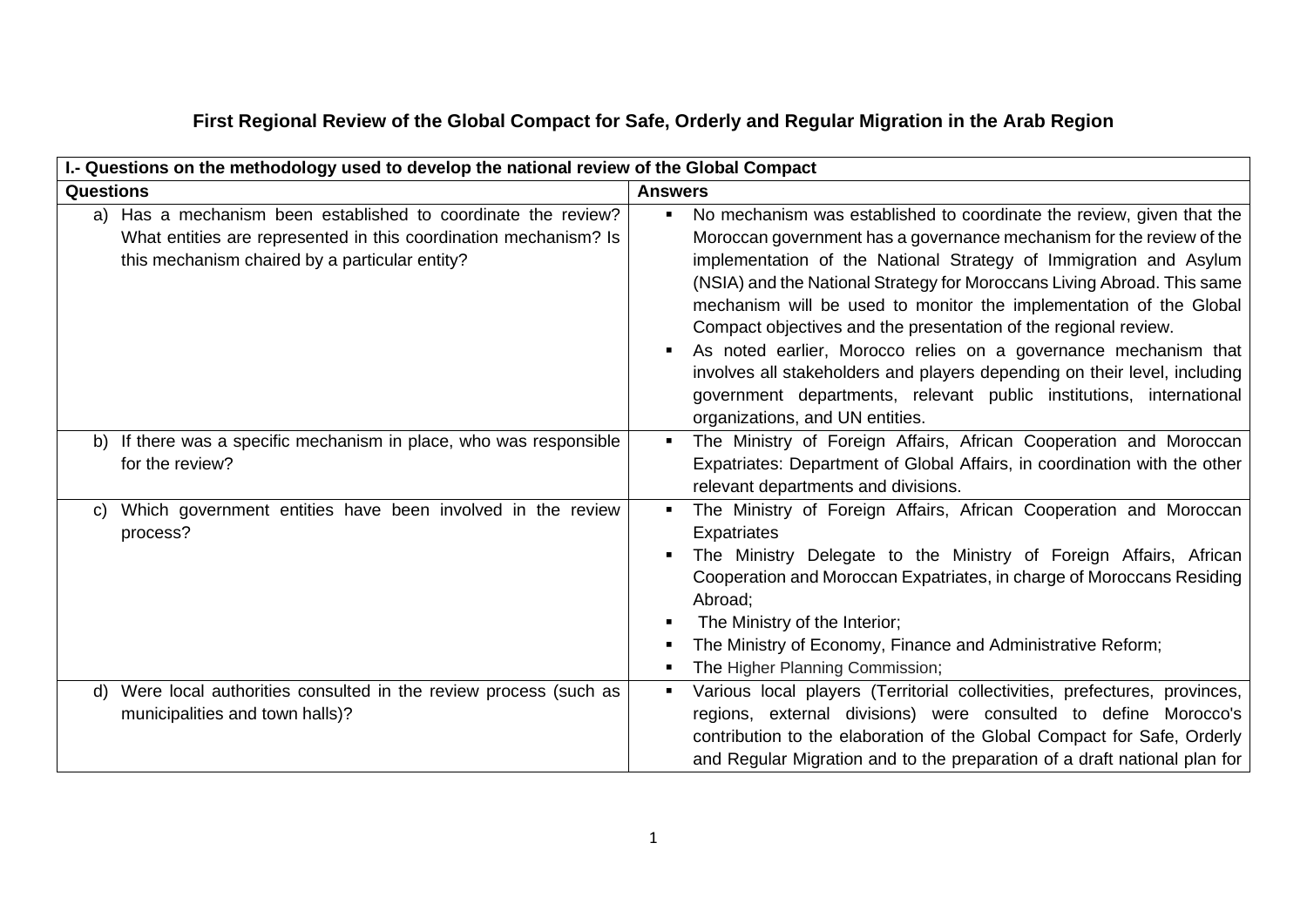|                                                                                                                                                                                                       | the implementation of its objectives, through practical workshops and<br>consultative meetings.<br>Various territorial players, Walis of the regions and governors of<br>٠<br>prefectures and provinces, in addition to the relevant security authorities,<br>have also been consulted for the implementation of the objectives of the<br>Global Compact for Migration.<br>Partnership and cooperation framework agreements have been signed<br>with some regional councils to support the territorial implementation of the<br>National Strategy of Immigration and Asylum and the National Strategy<br>for Moroccans Living Abroad.                                                                                                                                                                          |
|-------------------------------------------------------------------------------------------------------------------------------------------------------------------------------------------------------|----------------------------------------------------------------------------------------------------------------------------------------------------------------------------------------------------------------------------------------------------------------------------------------------------------------------------------------------------------------------------------------------------------------------------------------------------------------------------------------------------------------------------------------------------------------------------------------------------------------------------------------------------------------------------------------------------------------------------------------------------------------------------------------------------------------|
| Were various non-governmental stakeholders (such as the private<br>e)<br>sector, labor unions, civil society organizations, academia, migrant<br>associations) approached? If so, which ones and how? | Yes: All stakeholders and players, including non-governmental<br>$\blacksquare$<br>organizations, civil society associations, migrant associations (Moroccans<br>living abroad and foreigners living in Morocco), the private sector, labor<br>unions, and members of academia have been involved in the preparation<br>for the Global Compact for Migration and the development of a national<br>plan to implement its objectives.<br>In 2017, Morocco has organized national consultations to prepare<br>٠<br>proposals and recommendations related to the development of the Global<br>Compact for Migration, involving all national and international players in<br>the field of migration, asylum, human trafficking and smuggling of<br>migrants through consultative meetings with each category.       |
| What data was available for the review? What were the challenges<br>f<br>you faced in obtaining this data?                                                                                            | The data available for conducting the review is reflected in an annual<br>$\blacksquare$<br>report prepared jointly by all partners that includes an assessment of the<br>implementation of the National Strategy of Immigration and Asylum<br>(NSIA) and the National Strategy for Moroccans Living Abroad.<br>This data also includes official statistics on the number of Moroccans<br>$\blacksquare$<br>living abroad and regular migrants in Morocco, the number of dismantled<br>networks specializing in the smuggling of migrants, human trafficking, and<br>migrants receiving assistance for their voluntary return to their countries<br>of origin. In addition, data is also sourced from government departments,<br>public institutions, civil society associations, international organizations, |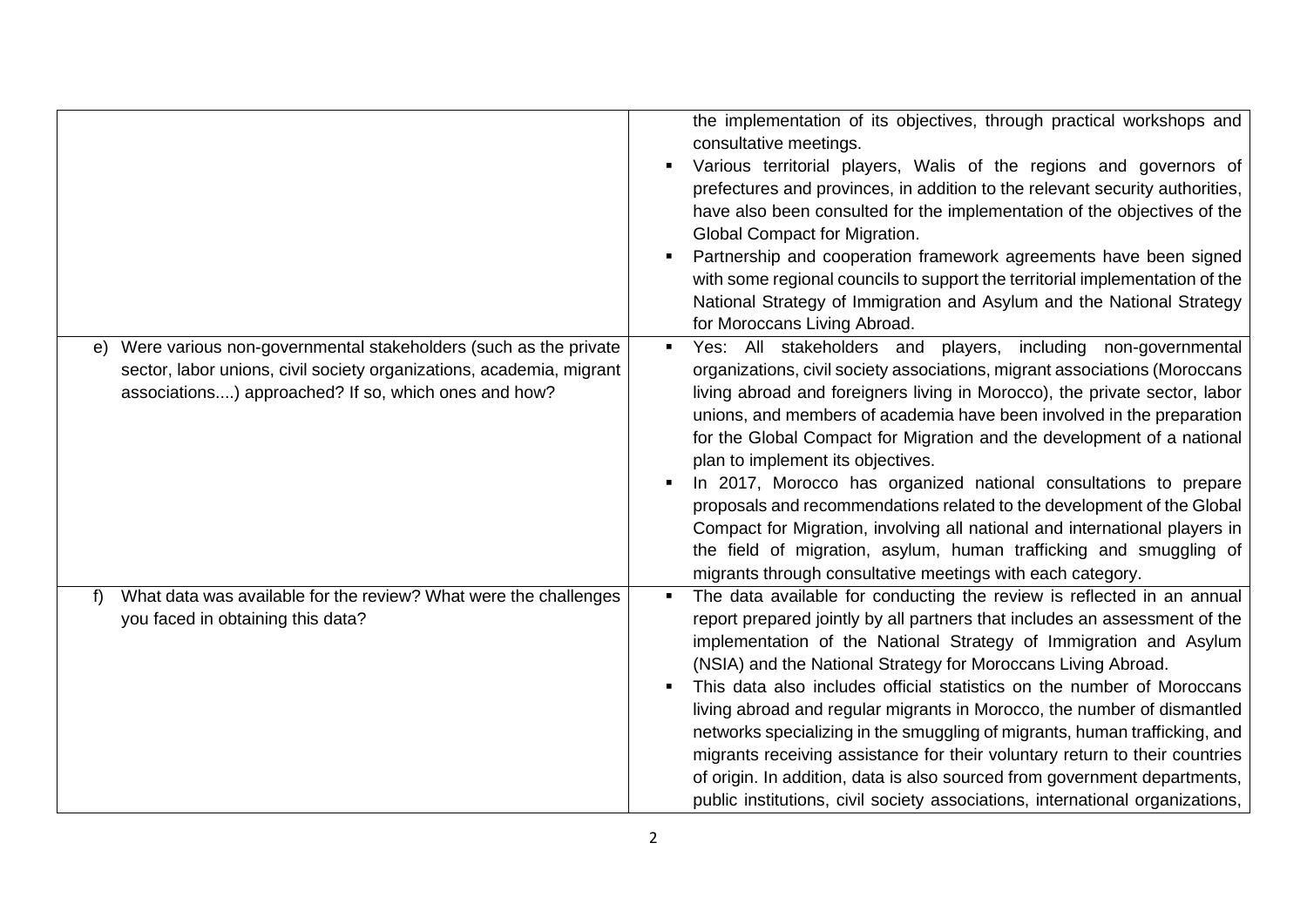|                                                                                                                                                                                                   | UN agencies, as well as migration-related reports linked to the monitoring<br>of the beneficiaries of return and reintegration programs.<br>The number of regular migrants living in Morocco has been estimated at<br>133,274 foreign nationals; the French community ranks first, accounting<br>for 24%, followed by the Senegalese community at 9%.<br>During 2020, 111 criminal networks involved in the smuggling of migrants<br>were dismantled, and since 2002, 3,804 networks have been shut down.<br>During this year, 414 foreign migrants have been returned to their<br>countries of origin under the voluntary return and reintegration program.<br>Since the beginning of 2004, 33,443 foreign migrants have been<br>voluntarily returned to their countries of origin.                                                                                                                                                                                                                                                                                                                                                                                                                                                                   |
|---------------------------------------------------------------------------------------------------------------------------------------------------------------------------------------------------|--------------------------------------------------------------------------------------------------------------------------------------------------------------------------------------------------------------------------------------------------------------------------------------------------------------------------------------------------------------------------------------------------------------------------------------------------------------------------------------------------------------------------------------------------------------------------------------------------------------------------------------------------------------------------------------------------------------------------------------------------------------------------------------------------------------------------------------------------------------------------------------------------------------------------------------------------------------------------------------------------------------------------------------------------------------------------------------------------------------------------------------------------------------------------------------------------------------------------------------------------------|
| Were you able to review all of the objectives, or did you focus on<br>$\mathsf{q}$<br>specific objectives that you consider to be priorities in your country?<br>How did you set your priorities? | The procedures developed cover almost all the objectives enshrined in<br>the Global Compact for Migration.<br>Some priority objectives have been implemented, including the<br>establishment of the African Migration Observatory as the first mechanism<br>of the African Union to which the task of developing, monitoring and<br>exchanging information among African countries has been assigned in<br>order to strengthen the management of migration flows and the<br>rehabilitation and opening of the National Migration Observatory for the<br>collection of migration-related data at the national level.<br>Efforts have been made to adapt the programs and processes included<br>in the National Immigration and Asylum Strategy, as well as those of the<br>National Strategy for Moroccans Living Abroad, with all the objectives<br>contained in the Global Compact.<br>In the framework of the new national migration strategy, priority has been<br>given to the following objectives:<br>Strengthening the operational capacity of the National Migration<br>Observatory in its assigned roles<br>Opening up the National Migration Observatory to civil society<br>organization and the academic world with particular interest in |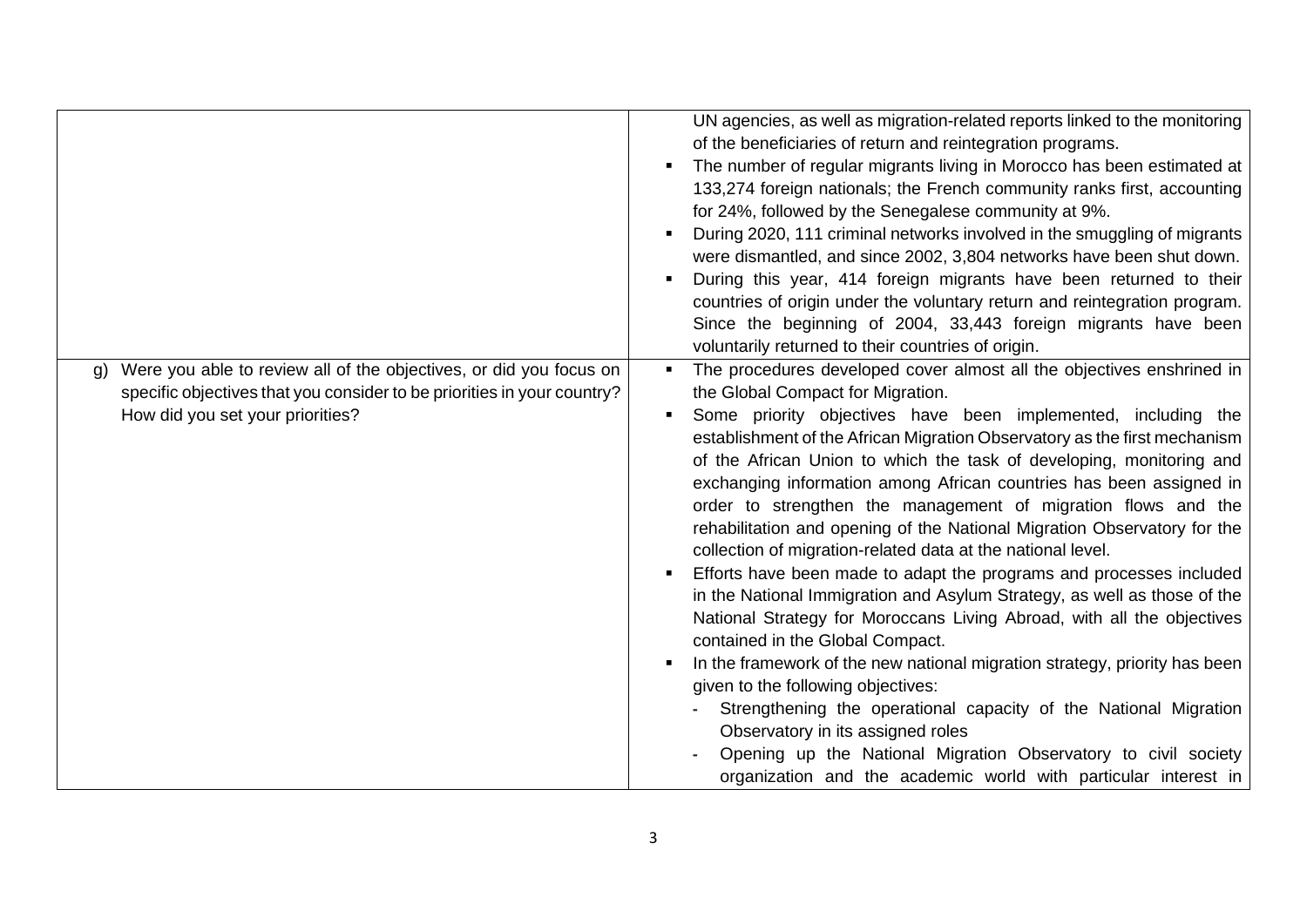| Did you receive support from UN teams and/or the UN Migration<br>h)<br>Network in the development of the national review of the Global<br>Compact? | migration issues and the creation of specialized working groups for<br>the conduct of academic research on the following topics:<br>1. The issue of migration of unaccompanied minors;<br>2. The security and geopolitics of migration;<br>3. The territorial nature of the national immigration and asylum policy;<br>4. The perception of migration between acceptance and rejection of<br>foreigners in the collective imaginary in Morocco;<br>5. Ways of supporting the African Migration Observatory by the Moroccan<br><b>Migration Observatory;</b><br>6. Migration and communication;<br>The national immigration strategy aims to emphasize prevention and<br>awareness-raising, prioritizing migrants' interests in order to preserve<br>their rights and duties in accordance with the Kingdom's international<br>obligations in this regard.<br>Morocco works closely with international organizations and UN entities<br>specialized in issues relating to migration, asylum and human trafficking.<br>These partner organizations and entities provide financial and technical<br>support to the implementation of the National Strategy for Immigration and<br>Asylum and the National Strategy for Moroccans Residing Abroad.<br>As an example, the International Organization for Migration in Morocco<br>has supported national consultations on the Global Compact for<br>Migration, and for the preparation of a draft national plan to implement its<br>objectives. Morocco also participated in the training session for capacity<br>building on the implementation of the Global Compact objectives,<br>organized by the United Nations Economic and Social Commission for |
|----------------------------------------------------------------------------------------------------------------------------------------------------|----------------------------------------------------------------------------------------------------------------------------------------------------------------------------------------------------------------------------------------------------------------------------------------------------------------------------------------------------------------------------------------------------------------------------------------------------------------------------------------------------------------------------------------------------------------------------------------------------------------------------------------------------------------------------------------------------------------------------------------------------------------------------------------------------------------------------------------------------------------------------------------------------------------------------------------------------------------------------------------------------------------------------------------------------------------------------------------------------------------------------------------------------------------------------------------------------------------------------------------------------------------------------------------------------------------------------------------------------------------------------------------------------------------------------------------------------------------------------------------------------------------------------------------------------------------------------------------------------------------------------------------------------------------------------------------------------|
| II. - Questions relating to public policy and the enabling environment                                                                             | Western Asia (ESCWA).                                                                                                                                                                                                                                                                                                                                                                                                                                                                                                                                                                                                                                                                                                                                                                                                                                                                                                                                                                                                                                                                                                                                                                                                                                                                                                                                                                                                                                                                                                                                                                                                                                                                              |
|                                                                                                                                                    |                                                                                                                                                                                                                                                                                                                                                                                                                                                                                                                                                                                                                                                                                                                                                                                                                                                                                                                                                                                                                                                                                                                                                                                                                                                                                                                                                                                                                                                                                                                                                                                                                                                                                                    |
| <b>Questions</b>                                                                                                                                   | <b>Answers</b>                                                                                                                                                                                                                                                                                                                                                                                                                                                                                                                                                                                                                                                                                                                                                                                                                                                                                                                                                                                                                                                                                                                                                                                                                                                                                                                                                                                                                                                                                                                                                                                                                                                                                     |
|                                                                                                                                                    | Moroccan government has adopted a<br>The<br>participatory<br>and<br>$\blacksquare$<br>comprehensive approach to developing migration policies. This approach                                                                                                                                                                                                                                                                                                                                                                                                                                                                                                                                                                                                                                                                                                                                                                                                                                                                                                                                                                                                                                                                                                                                                                                                                                                                                                                                                                                                                                                                                                                                       |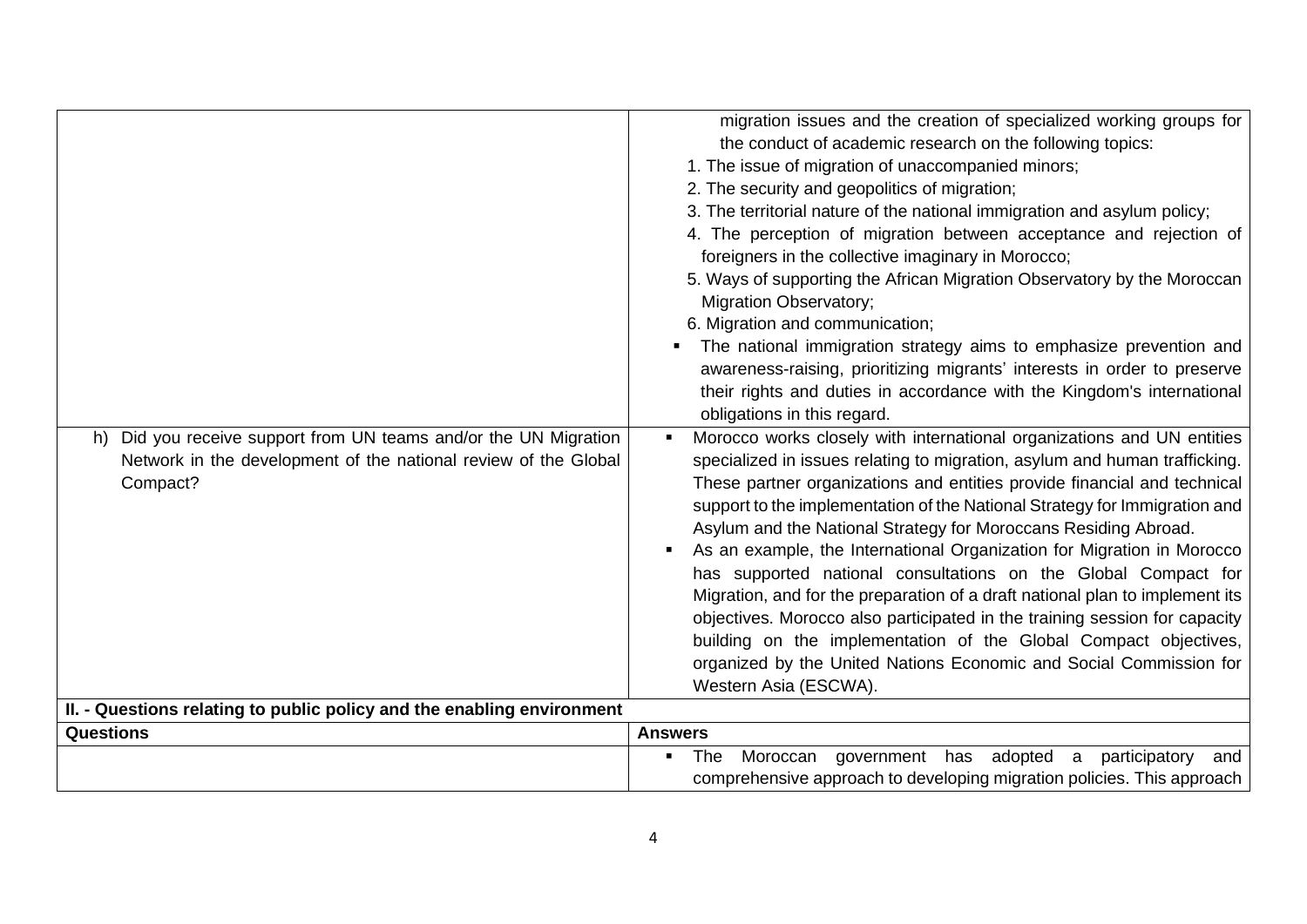| a) | Has the government cooperated with the different stakeholders in<br>the implementation of the Global Compact (i.e. in the development<br>of migration policies, or the design of projects related to migration<br>and its implementation, or the promotion of multi-stakeholder<br>dialogue)? If so, please indicate the stakeholders that have been<br>involved (such as employment agencies, migrant organizations).                                              | is carried out in consultation with all stakeholders, including government<br>departments, public institutions (including the Office for Vocational<br>Training and Promotion of Work (OFPPT), and the National Agency for<br>the Promotion of Employment and Competencies (ANAPEC), the private<br>sector, and civil society associations, migrant associations, academic<br>researchers and international organizations operating in the field of<br>migration, involving them in the development and implementation of the<br>national strategy on immigration and asylum and the national strategy on<br>Moroccans living abroad.<br>A meeting of civil society representatives from the 5+5 Dialogue countries<br>was held in Agadir on 29 November 2019 to review the provisions of the<br>Global Compact for Safe, Orderly and Regular Migration in the region,<br>giving the floor to civil society members to express their views on this<br>process. This meeting was highlighted by the Agadir Appeal launched by<br>civil society representatives from the 5+5 Dialogue countries. |
|----|---------------------------------------------------------------------------------------------------------------------------------------------------------------------------------------------------------------------------------------------------------------------------------------------------------------------------------------------------------------------------------------------------------------------------------------------------------------------|------------------------------------------------------------------------------------------------------------------------------------------------------------------------------------------------------------------------------------------------------------------------------------------------------------------------------------------------------------------------------------------------------------------------------------------------------------------------------------------------------------------------------------------------------------------------------------------------------------------------------------------------------------------------------------------------------------------------------------------------------------------------------------------------------------------------------------------------------------------------------------------------------------------------------------------------------------------------------------------------------------------------------------------------------------------------------------------------|
|    | b) Has the government integrated the implementation of the Global<br>Compact into the process of achieving sustainable development<br>goals among other relevant processes? If so, how?                                                                                                                                                                                                                                                                             | The Moroccan government is monitoring the implementation of all the<br>migration-related sustainable development goals.<br>The Moroccan government is working to mainstream migration and the<br>issues of Moroccans living abroad into its various development programs.<br>Both national strategies on asylum and immigration and Moroccans living<br>abroad are aligned with sustainable development goals.                                                                                                                                                                                                                                                                                                                                                                                                                                                                                                                                                                                                                                                                                 |
| C) | What migration-related policies have been implemented since the<br>adoption of the Global Compact in December 2018? Have existing<br>policies been reformed to comply with the Global Compact? Please<br>provide the titles and dates of these policies. What challenges and<br>obstacles have been encountered in implementing and reforming<br>these policies? Have specific policies been adopted targeting<br>migrants in the context of the Covid-19 pandemic? | Morocco adopted a new national immigration and asylum policy in 2013,<br>leading to the adoption of the National Strategy of Immigration and<br>Asylum in 2014 and the National Strategy for Moroccans Living Abroad in<br>2015. The goals and content of these two strategies are consistent with<br>the principles and objectives of the Global Compact for Migration.<br>Similarly, they are updated in a participatory manner with different<br>partners, ensuring their alignment with all the transformations related to<br>the implementation of the Global Compact for Migration.<br>The Moroccan government, in collaboration with various national<br>partners, including civil society and international organizations, continued                                                                                                                                                                                                                                                                                                                                                   |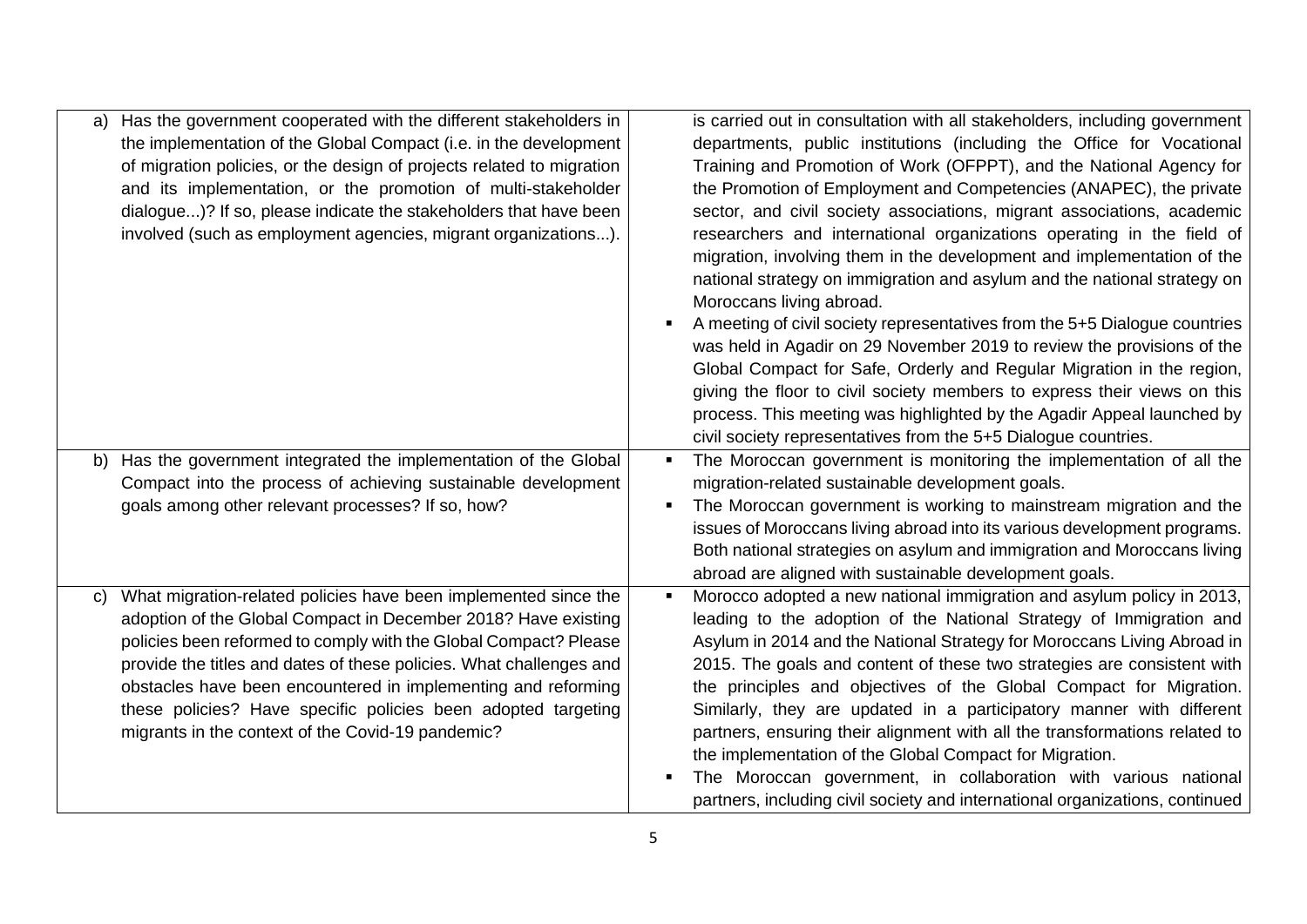|                                                                                                                                                     | to provide services on the ground or remotely to vulnerable migrants,<br>refugees and asylum seekers, as well as Moroccans residing abroad in<br>response to the Covid-19 pandemic. Programs and processes for social<br>and humanitarian assistance to migrants and refugees were also put in<br>place. Moroccans residing abroad impacted by the pandemic have been<br>accompanied to overcome its health, economic and social consequences.<br>An action plan to respond to the post-pandemic phase has also been<br>launched and implemented.<br>Migration has also been an issue of interest to many experts of the special<br>$\blacksquare$<br>procedures mechanisms, whose visits to the Kingdom of Morocco have<br>increased twofold after 2011, including the visit of the Special Rapporteur<br>on trafficking in persons, especially women and children in 2013, and the<br>visit of the Special Rapporteur on contemporary forms of racism, racial<br>discrimination, xenophobia and related intolerance in 2018.<br>In accordance with the Kingdom of Morocco's obligations in the field of<br>٠<br>human rights, including the recommendations and Programme of Action<br>of the Vienna Conference on Human Rights held in 1993 related to the<br>need for states to adopt national action plans in the field of human rights,<br>the Kingdom of Morocco adopted the National Action Plan for Democracy<br>and Human Rights 2018-2021 in December 2017. This plan is seen as a<br>roadmap that calls for 435 measures on fundamental issues that must be<br>addressed to thoroughly institutionalize human rights, strengthen the<br>momentum of human rights awareness, consolidate the political reform<br>process, and support initiatives contributing to the emergence of a |
|-----------------------------------------------------------------------------------------------------------------------------------------------------|-------------------------------------------------------------------------------------------------------------------------------------------------------------------------------------------------------------------------------------------------------------------------------------------------------------------------------------------------------------------------------------------------------------------------------------------------------------------------------------------------------------------------------------------------------------------------------------------------------------------------------------------------------------------------------------------------------------------------------------------------------------------------------------------------------------------------------------------------------------------------------------------------------------------------------------------------------------------------------------------------------------------------------------------------------------------------------------------------------------------------------------------------------------------------------------------------------------------------------------------------------------------------------------------------------------------------------------------------------------------------------------------------------------------------------------------------------------------------------------------------------------------------------------------------------------------------------------------------------------------------------------------------------------------------------------------------------------------------------------------------------------------------------------------------|
| Can you further explain what policies and/or provisions have been<br>d)                                                                             | participatory democracy.<br>Conditions specific to the category of migrants, including female migrant                                                                                                                                                                                                                                                                                                                                                                                                                                                                                                                                                                                                                                                                                                                                                                                                                                                                                                                                                                                                                                                                                                                                                                                                                                                                                                                                                                                                                                                                                                                                                                                                                                                                                           |
| put in place or integrated regarding a specific category of migrants<br>such as female migrant workers, migrant children, undocumented<br>migrants? | workers, were addressed by monitoring the conditions of employment of<br>women and girls to protect them from exploitation, both for Moroccan<br>female workers abroad and for female migrant workers in Morocco,<br>developing new national legislation (the Law Establishing the Terms and<br>Conditions of Labor and Employment of Female Migrant Workers Living                                                                                                                                                                                                                                                                                                                                                                                                                                                                                                                                                                                                                                                                                                                                                                                                                                                                                                                                                                                                                                                                                                                                                                                                                                                                                                                                                                                                                             |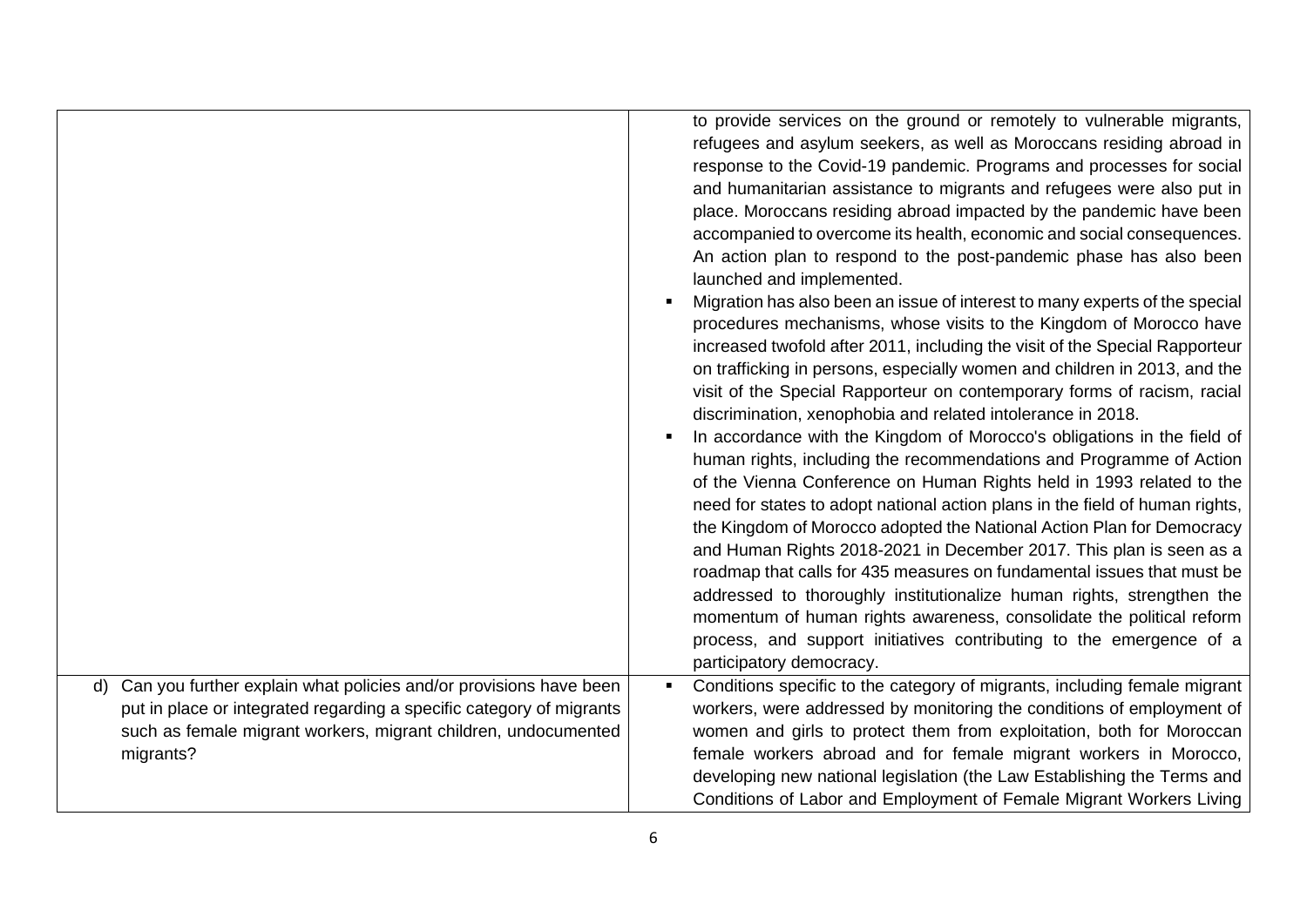|                                                                       | in Morocco) and preventive measures related to the protection of the<br>rights of this category (bilateral international agreements for Moroccan<br>seasonal female workers abroad).<br>Morocco regularized the status of irregular migrants in two phases, during<br>$\blacksquare$<br>2014 and 2017, resulting in the regularization of more than 50,000<br>irregular migrants out of 54,000 applications, or about 90% of the total<br>applications, benefiting nationals of 112 nationalities. The status of all<br>women and children was regularized despite the terms set out in the<br>ministerial circular.<br>The validity period of residence permits was extended to three years<br>instead of one year, following a one-year extension provided during the<br>regularization of migrants' status in Morocco.<br>A gender approach in migration policy has been mainstreamed, both for<br>$\blacksquare$<br>migrants and for Moroccans living abroad, via means such as combating<br>gender-based violence and the exploitation of female migrant victims of<br>human trafficking.<br>Specific procedures and measures for the support and protection of<br>unaccompanied minors have been put in place with the support and<br>cooperation of UN international organizations in charge of child<br>protection.<br>National legislation for the protection of migrant workers has been<br>$\blacksquare$<br>improved through the following national laws: Law No.-14-27 on the fight<br>against human trafficking, which includes provisions for the protection of<br>women and children who are victims of exploitation through forced labor<br>and servitude, and Law No. 19-12 on the definition of labor and<br>employment conditions for domestic workers, which is a positive step<br>towards equity for this category of workers. |
|-----------------------------------------------------------------------|------------------------------------------------------------------------------------------------------------------------------------------------------------------------------------------------------------------------------------------------------------------------------------------------------------------------------------------------------------------------------------------------------------------------------------------------------------------------------------------------------------------------------------------------------------------------------------------------------------------------------------------------------------------------------------------------------------------------------------------------------------------------------------------------------------------------------------------------------------------------------------------------------------------------------------------------------------------------------------------------------------------------------------------------------------------------------------------------------------------------------------------------------------------------------------------------------------------------------------------------------------------------------------------------------------------------------------------------------------------------------------------------------------------------------------------------------------------------------------------------------------------------------------------------------------------------------------------------------------------------------------------------------------------------------------------------------------------------------------------------------------------------------------------------------------------------------------------------------|
| Have you had to adopt new policies or measures due to migration<br>e) | Morocco is a pioneer in addressing migration issues at the continental<br>$\blacksquare$                                                                                                                                                                                                                                                                                                                                                                                                                                                                                                                                                                                                                                                                                                                                                                                                                                                                                                                                                                                                                                                                                                                                                                                                                                                                                                                                                                                                                                                                                                                                                                                                                                                                                                                                                             |
| dynamics, policies or related measures at the regional level?         | level through the proactive initiative adopted by the Moroccan authorities                                                                                                                                                                                                                                                                                                                                                                                                                                                                                                                                                                                                                                                                                                                                                                                                                                                                                                                                                                                                                                                                                                                                                                                                                                                                                                                                                                                                                                                                                                                                                                                                                                                                                                                                                                           |
|                                                                       | since 2013, particularly in regard to the regularization of the status of                                                                                                                                                                                                                                                                                                                                                                                                                                                                                                                                                                                                                                                                                                                                                                                                                                                                                                                                                                                                                                                                                                                                                                                                                                                                                                                                                                                                                                                                                                                                                                                                                                                                                                                                                                            |
|                                                                       | irregular migrants in Morocco, as well as the implementation of a strategic                                                                                                                                                                                                                                                                                                                                                                                                                                                                                                                                                                                                                                                                                                                                                                                                                                                                                                                                                                                                                                                                                                                                                                                                                                                                                                                                                                                                                                                                                                                                                                                                                                                                                                                                                                          |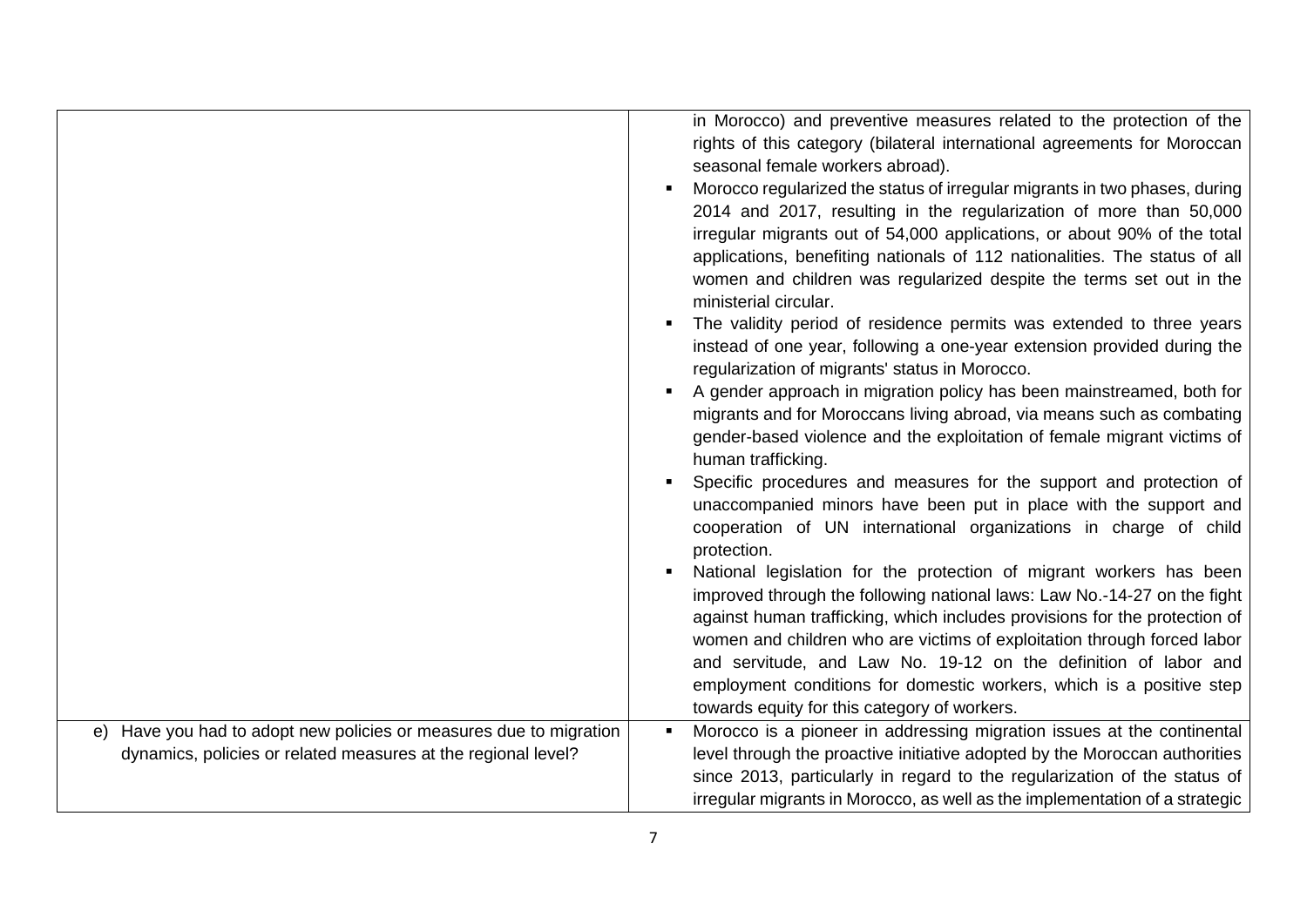|                                                                                                                                                                                                                                                                                | program to integrate migrants into Moroccan society at all levels, in<br>addition to providing support to Moroccans living abroad.                                                                                                                                                                                                                                                                                                                                                                                                                                                                                                                                                                                                                                                                                                                                                                                                                                                                                                                                                                                                                                                                                                                                                                                                                                                                                                                                                                                                                                                                                                                |
|--------------------------------------------------------------------------------------------------------------------------------------------------------------------------------------------------------------------------------------------------------------------------------|---------------------------------------------------------------------------------------------------------------------------------------------------------------------------------------------------------------------------------------------------------------------------------------------------------------------------------------------------------------------------------------------------------------------------------------------------------------------------------------------------------------------------------------------------------------------------------------------------------------------------------------------------------------------------------------------------------------------------------------------------------------------------------------------------------------------------------------------------------------------------------------------------------------------------------------------------------------------------------------------------------------------------------------------------------------------------------------------------------------------------------------------------------------------------------------------------------------------------------------------------------------------------------------------------------------------------------------------------------------------------------------------------------------------------------------------------------------------------------------------------------------------------------------------------------------------------------------------------------------------------------------------------|
| Have institutional reforms been adopted to comply with the Global<br>f)<br>Compact (have any new bodies or mechanisms been created, or<br>taken other steps)?                                                                                                                  | The governance system for monitoring the implementation of the national<br>strategy for Moroccans living abroad has been adapted with the<br>objectives of the Global Compact to ensure monitoring, implementation,<br>and evaluation of related indicators among existing institutional<br>mechanisms.                                                                                                                                                                                                                                                                                                                                                                                                                                                                                                                                                                                                                                                                                                                                                                                                                                                                                                                                                                                                                                                                                                                                                                                                                                                                                                                                           |
| Are there related strategies, frameworks and implementation plans<br>g)<br>at the regional, sub-regional or inter-regional level? How have you<br>contributed to their implementation? What are the major gaps and<br>challenges you have encountered in their implementation? | Effective contribution to the continental consultations on Migration Policy<br>$\blacksquare$<br>Framework for Africa 2018-2030 as well as to the unified African position<br>on the Global Compact for Migration through annual meetings held by the<br>Specialized Technical Committee on Migration, Refugees and Internally<br>Displaced Persons.<br>Participation in regional fora organized by the African Union Commission<br>to contribute to migration governance at the continental level.<br>His Majesty King Mohammed VI's presentation of the African Agenda on<br>Migration at the 30 <sup>th</sup> African Union Summit in Addis Ababa on 29 January<br>2018, the objective of which was to make migration "a lever for co-<br>development, a pillar of South-South cooperation and a vector of<br>solidarity."<br>The Royal Initiative to create the African Migration Observatory under the<br>aegis of the African Union in Rabat in 2018, with the aim of developing,<br>analyzing and exchanging information between African countries and<br>establishing a good governance in the management of African migration.<br>Contributing to the work of the Pan-African Forum on Migration under the<br>auspices of the African Union in Rabat in 2018, with the aim of developing,<br>analyzing and exchanging information between African countries and<br>establishing a good governance in the management of African migration.<br>Contributing to the work of the Pan-African Forum on Migration, with a<br>presentation of the Moroccan experience in the field of migration as a best<br>practice at the continental level. |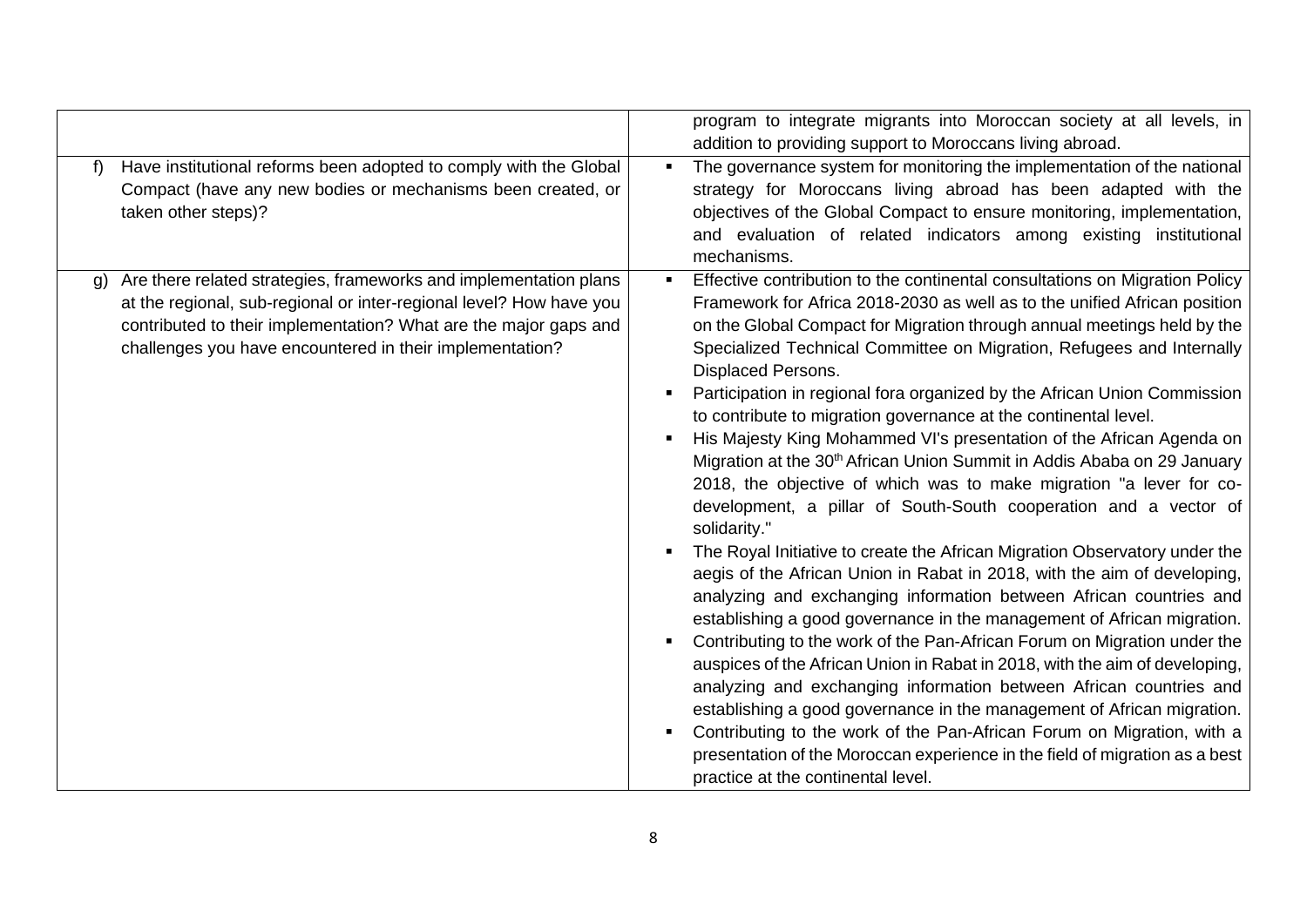|                                                                                                                                                                                         | In the same vein, the Higher Planning Commission is contributing to<br>$\blacksquare$<br>collecting data on labor migration in Africa from the African Union and is<br>preparing reports on this topic.<br>Participation and contribution to meetings organized by the League of<br>Arab States and its partners on migration.<br>Morocco hosted the 8 <sup>th</sup> Ministerial Conference of the 5+5 Dialogue on<br>٠<br>Migration, with the effective participation of the Ministers of Foreign Affairs<br>of the 5+5 Dialogue countries. This session culminated in a declaration of<br>the Ministers of the 5+5 Dialogue countries along with a regional action<br>plan for the implementation of the provisions of the Global Compact for<br>Safe, Orderly and Regular Migration in the region. In addition, a Senior<br>Officials Follow-up Mechanism will be established to implement this<br>agreement at the regional level, with the participation of relevant regional<br>and international organizations.<br>At the bilateral level between Morocco and the European Union, both<br>parties adopted a Joint Declaration on 27 June 2019, following the Euro-<br>Morocco Association Council, indicating the priorities and areas of<br>cooperation for the coming years. This session paved the way for<br>strengthening and deepening cooperation in various areas. Migration was<br>in particular a strategic pillar of this cooperation. |
|-----------------------------------------------------------------------------------------------------------------------------------------------------------------------------------------|----------------------------------------------------------------------------------------------------------------------------------------------------------------------------------------------------------------------------------------------------------------------------------------------------------------------------------------------------------------------------------------------------------------------------------------------------------------------------------------------------------------------------------------------------------------------------------------------------------------------------------------------------------------------------------------------------------------------------------------------------------------------------------------------------------------------------------------------------------------------------------------------------------------------------------------------------------------------------------------------------------------------------------------------------------------------------------------------------------------------------------------------------------------------------------------------------------------------------------------------------------------------------------------------------------------------------------------------------------------------------------------------------------------------------------------------------------|
| III.- Questions regarding progress made in achieving the objectives of the Global Compact                                                                                               |                                                                                                                                                                                                                                                                                                                                                                                                                                                                                                                                                                                                                                                                                                                                                                                                                                                                                                                                                                                                                                                                                                                                                                                                                                                                                                                                                                                                                                                          |
| <b>Questions</b>                                                                                                                                                                        | <b>Answers</b>                                                                                                                                                                                                                                                                                                                                                                                                                                                                                                                                                                                                                                                                                                                                                                                                                                                                                                                                                                                                                                                                                                                                                                                                                                                                                                                                                                                                                                           |
| Does your government have plans in place for the implementation<br>a)<br>of the Global Compact? What is the status of the implementation<br>of the 23 objectives of the Global Compact? | Participatory work has been carried out with various stakeholders through<br>$\blacksquare$<br>meetings and workshops to prepare a draft national plan for the<br>implementation of the objectives of the Global Compact.<br>A few processes and procedures covered by the National Strategy of<br>٠<br>Immigration and Asylum and the National Strategy for Moroccans living<br>abroad have been aligned with the principles and objectives of the Global<br>Compact.<br>Significant progress has been made in implementing the objectives of the<br>Global Compact for Migration with all partners at the national level, via the                                                                                                                                                                                                                                                                                                                                                                                                                                                                                                                                                                                                                                                                                                                                                                                                                      |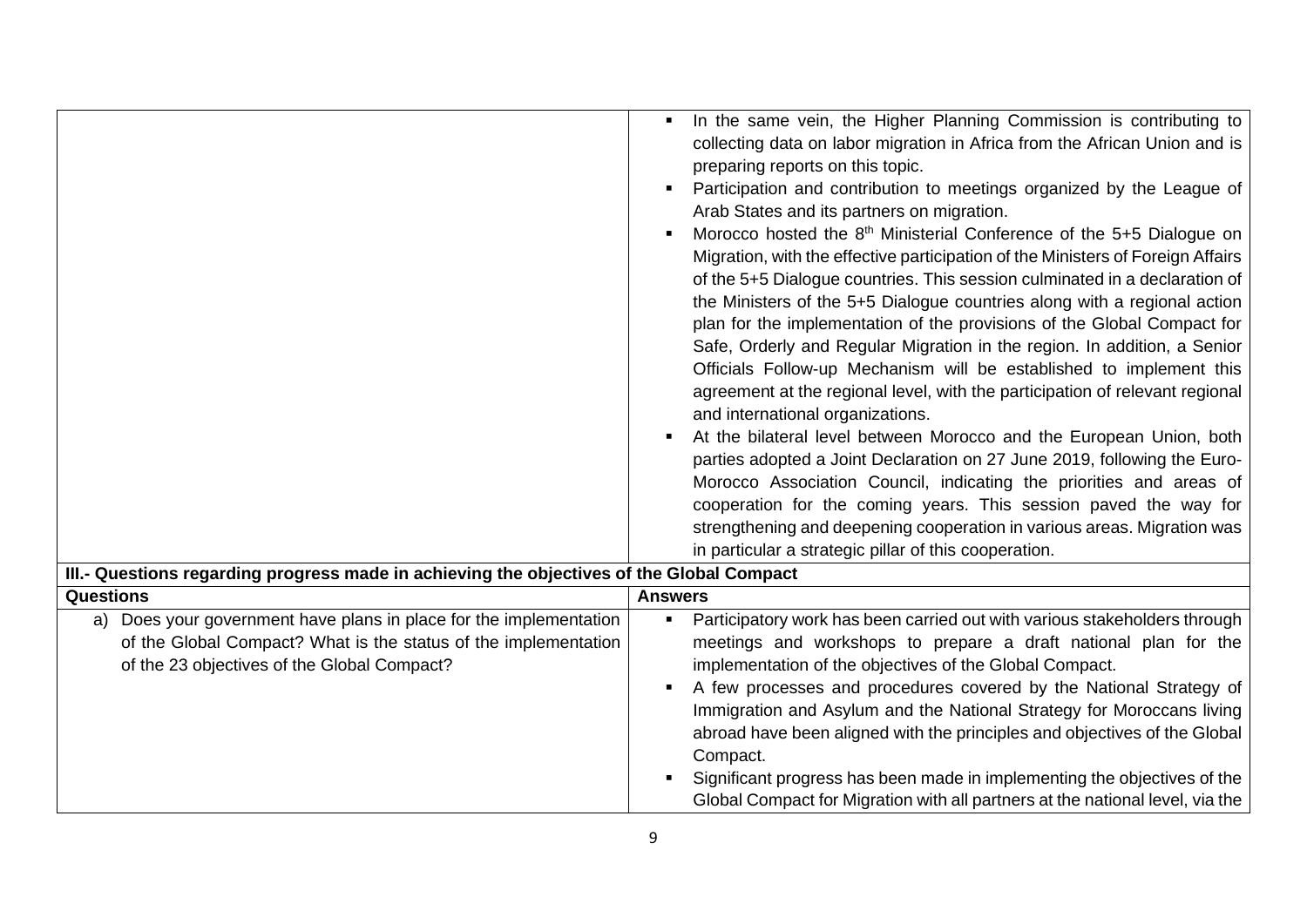|                                                                                                                                                                                           | progress made in implementing the programs and procedures of the<br>National Strategy of Immigration and Asylum and the National Strategy<br>for Moroccans living abroad for more than six years.<br>The objectives of the Global Compact at the national level have been<br>٠<br>largely achieved thanks to the experience and leadership acquired by<br>Morocco in the management of the migration issue for several years, due<br>to the Kingdom's geostrategic location linking Africa to Europe, the<br>Mediterranean basin and the Arab world; this has enabled it to position                                                                                                                                                                                                                                                                                                                                                                                                                                                                                                                                                                                                                                                                                                                                                                                                                                                                                                              |
|-------------------------------------------------------------------------------------------------------------------------------------------------------------------------------------------|---------------------------------------------------------------------------------------------------------------------------------------------------------------------------------------------------------------------------------------------------------------------------------------------------------------------------------------------------------------------------------------------------------------------------------------------------------------------------------------------------------------------------------------------------------------------------------------------------------------------------------------------------------------------------------------------------------------------------------------------------------------------------------------------------------------------------------------------------------------------------------------------------------------------------------------------------------------------------------------------------------------------------------------------------------------------------------------------------------------------------------------------------------------------------------------------------------------------------------------------------------------------------------------------------------------------------------------------------------------------------------------------------------------------------------------------------------------------------------------------------|
|                                                                                                                                                                                           | itself strongly and effectively in the management of migration issues at<br>the regional, continental and international levels.                                                                                                                                                                                                                                                                                                                                                                                                                                                                                                                                                                                                                                                                                                                                                                                                                                                                                                                                                                                                                                                                                                                                                                                                                                                                                                                                                                   |
| What steps has the government taken to incorporate the Global<br>b)<br>Compact guiding principles into the migration governance<br>framework and the Global Compact implementation plans? | The vision of the Global Compact has been incorporated into the<br>п.<br>migration governance framework through the governance system<br>adopted in the implementation of the National Strategy of Immigration and<br>Asylum and the National Strategy for Moroccans Residing Abroad<br>through the accredited committees (the Inter-Ministerial Committee for<br>Moroccans Living Abroad and Migration Affairs under the chairmanship<br>of the Head of Government, the Steering Committee, and the sectoral and<br>cross-cutting program committees). This system is also considered a<br>reliable mechanism for monitoring the implementation of the objectives of<br>the Global Compact for Migration.<br>Considering the importance and the timeliness of migration issues, the<br>٠<br>National Action Plan for Democracy and Human Rights has given it a<br>special focus in the section on the promotion of the rights of certain<br>categories.<br>The measures included in this component of the national plan aiming to<br>strengthen the protection and promotion of the rights of migrants and<br>refugees by mainstreaming migration issues into public policies using a<br>human rights-based approach that takes into account Morocco's<br>international obligations. They also aim to promote the fundamental rights<br>of Moroccans living abroad in host countries, and of foreigners living in<br>Morocco, and to strengthen cultural, religious and linguistic ties, and the |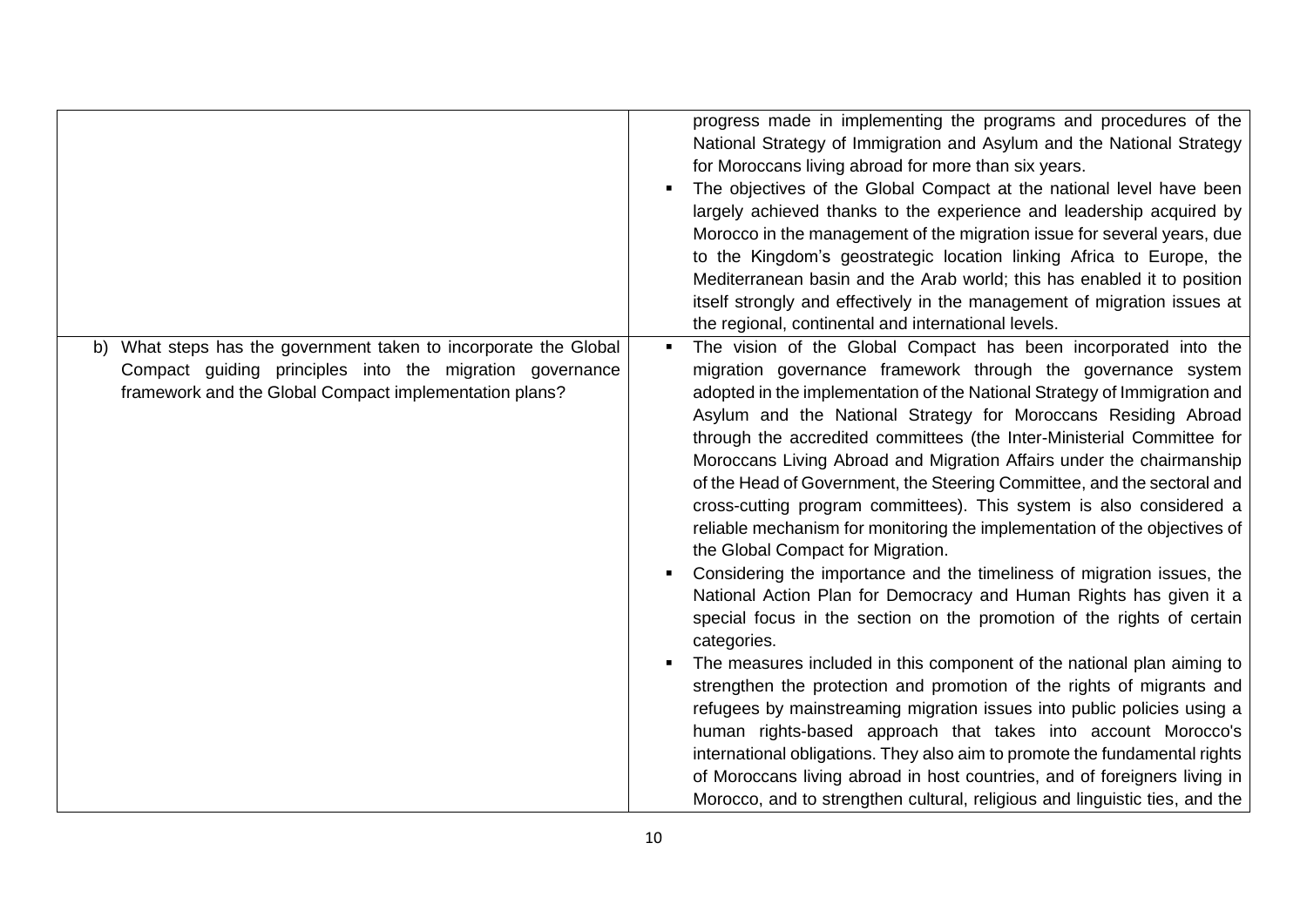|              |                                                                                                                                                                                                                                                                                                                                             |                                  | richness and diversity of the Moroccan communities and the countries of                                                                                                                                                                                                                                                                                                                                                                                                                                                                                                                                                                                                                                                                                                                                                                                                                                                                                                                                                                                                                                                                                                                                                                                                                                                                                                                                                                                                                                                                                                                                                                                                                                                                                                                                                                                                                                                                                                                                                                                                                                   |
|--------------|---------------------------------------------------------------------------------------------------------------------------------------------------------------------------------------------------------------------------------------------------------------------------------------------------------------------------------------------|----------------------------------|-----------------------------------------------------------------------------------------------------------------------------------------------------------------------------------------------------------------------------------------------------------------------------------------------------------------------------------------------------------------------------------------------------------------------------------------------------------------------------------------------------------------------------------------------------------------------------------------------------------------------------------------------------------------------------------------------------------------------------------------------------------------------------------------------------------------------------------------------------------------------------------------------------------------------------------------------------------------------------------------------------------------------------------------------------------------------------------------------------------------------------------------------------------------------------------------------------------------------------------------------------------------------------------------------------------------------------------------------------------------------------------------------------------------------------------------------------------------------------------------------------------------------------------------------------------------------------------------------------------------------------------------------------------------------------------------------------------------------------------------------------------------------------------------------------------------------------------------------------------------------------------------------------------------------------------------------------------------------------------------------------------------------------------------------------------------------------------------------------------|
|              |                                                                                                                                                                                                                                                                                                                                             |                                  | origin.                                                                                                                                                                                                                                                                                                                                                                                                                                                                                                                                                                                                                                                                                                                                                                                                                                                                                                                                                                                                                                                                                                                                                                                                                                                                                                                                                                                                                                                                                                                                                                                                                                                                                                                                                                                                                                                                                                                                                                                                                                                                                                   |
| $\mathbf{C}$ | What are the successes and challenges in achieving the objectives<br>of the Global Compact? What are the potential risks you anticipate?<br>How can you address them? Have you taken steps to mitigate their<br>impact? (please highlight guidelines, successes, challenges,<br>emerging issues, including the impact of regional dynamics) | $\blacksquare$<br>$\blacksquare$ | Morocco's successes have resulted in an integrated national policy on<br>immigration and asylum, culminating in the National Strategy of<br>Immigration and Asylum in 2014 and the National Strategy for Moroccans<br>Living Abroad in 2015. In addition, the governance system put in place<br>has enabled the monitoring of implementation by mobilizing all players<br>and stakeholders to take participatory action to implement the objectives<br>of the Global Compact for Migration. Morocco has also had a National<br>Migration Observatory since 2004 and has worked towards the creation<br>of the African Migration Observatory.<br>The challenges can be seen in the implementation of national migration<br>strategies at the territorial level through the inclusion of migration issues<br>in local development policies and plans (local authorities).<br>Emerging issues raise certain challenges and constraints related to<br>ensuring safe, orderly and regular migration paths between different<br>African countries, in particular at the provincial and regional levels. These<br>problems can also be seen in the existence of networks specialized in<br>migrant smuggling and human trafficking that threaten the security of<br>states on the one hand, and hinder the process of integration and ultimate<br>stability in Morocco on the other hand, therefore preventing some<br>categories of migrants and their family members from engaging in<br>strategic programs to facilitate their access to public services, and this in<br>turn makes their only concern to be that of transiting through Morocco to<br>Europe.<br>The Kingdom of Morocco also faces the challenge of combating criminal<br>networks operating in this area and their links with organized crime, both<br>at the continental and international levels. The country has adopted a<br>special strategy to combat human trafficking in order to step up its efforts<br>to this end in accordance with current national laws and the relevant<br>international conventions ratified by the Kingdom. |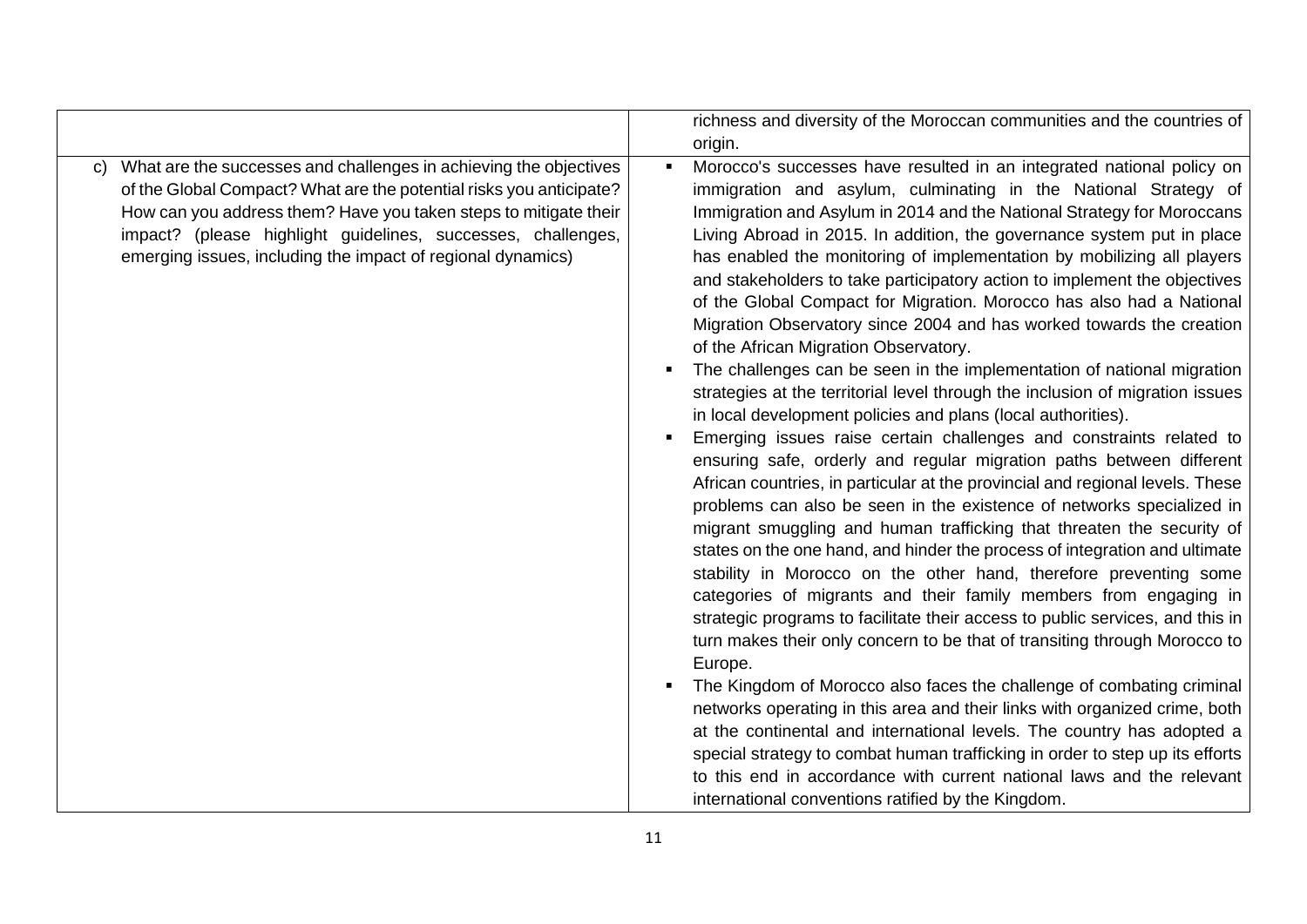|                                                                                                                                                                                                                                                                                                                                                                                                                         | It should be noted that the Higher Planning Commission has prepared<br>several specific thematic studies on international migration, and in this<br>regard, the census operations carried out between 1971 and 2014 have<br>mainstreamed the dimensions of internal and international migration, thus<br>providing data on the migration quantities and flows and migrants' stocks<br>in host countries.<br>The Higher Planning Commission has also incorporated models of<br>migration into some of its household surveys, in which the dimensions of<br>international migration (migration and return) have been included in the<br>National Survey on Living Standards and Household Expenditures for the<br>period between 2006 and 2007, the Repeated Demographic Survey for<br>2009-2010, and the Permanent National Employment Survey for the year<br>2017.<br>Based on data from the latest general population and housing census of<br>2014, a report on migrants in Morocco has been prepared and published<br>on the website of the Higher Planning Commission. |
|-------------------------------------------------------------------------------------------------------------------------------------------------------------------------------------------------------------------------------------------------------------------------------------------------------------------------------------------------------------------------------------------------------------------------|----------------------------------------------------------------------------------------------------------------------------------------------------------------------------------------------------------------------------------------------------------------------------------------------------------------------------------------------------------------------------------------------------------------------------------------------------------------------------------------------------------------------------------------------------------------------------------------------------------------------------------------------------------------------------------------------------------------------------------------------------------------------------------------------------------------------------------------------------------------------------------------------------------------------------------------------------------------------------------------------------------------------------------------------------------------------------|
| What are some promising practices and lessons learned that may<br>$\mathsf{d}$<br>be important for other countries in the region (or other regions)?<br>Please highlight innovative policies or promising practices related<br>to these objectives, especially those targeting the categories of<br>migrants most at risk. Information should be based, to the extent<br>possible, on statistical and qualitative data. | Among the best and most promising practices in Morocco are the<br>following:<br>The adoption of a national immigration and asylum policy since 2013 as<br>✓<br>an integrated and comprehensive public policy with humanitarian and<br>responsible dimensions.<br>The adoption and implementation of a National Strategy of Immigration<br>and Asylum, as well as a National Strategy for Moroccans Living Abroad.<br>The establishment of a ministerial department dealing with government<br>policies in the area of migration.<br>$\checkmark$ The regularization of the legal status of irregular migrants on the national<br>territory through two stages, the first in 2014 and the second in 2017,<br>which led to the approval of the regularization of more than 50,000<br>applications.                                                                                                                                                                                                                                                                           |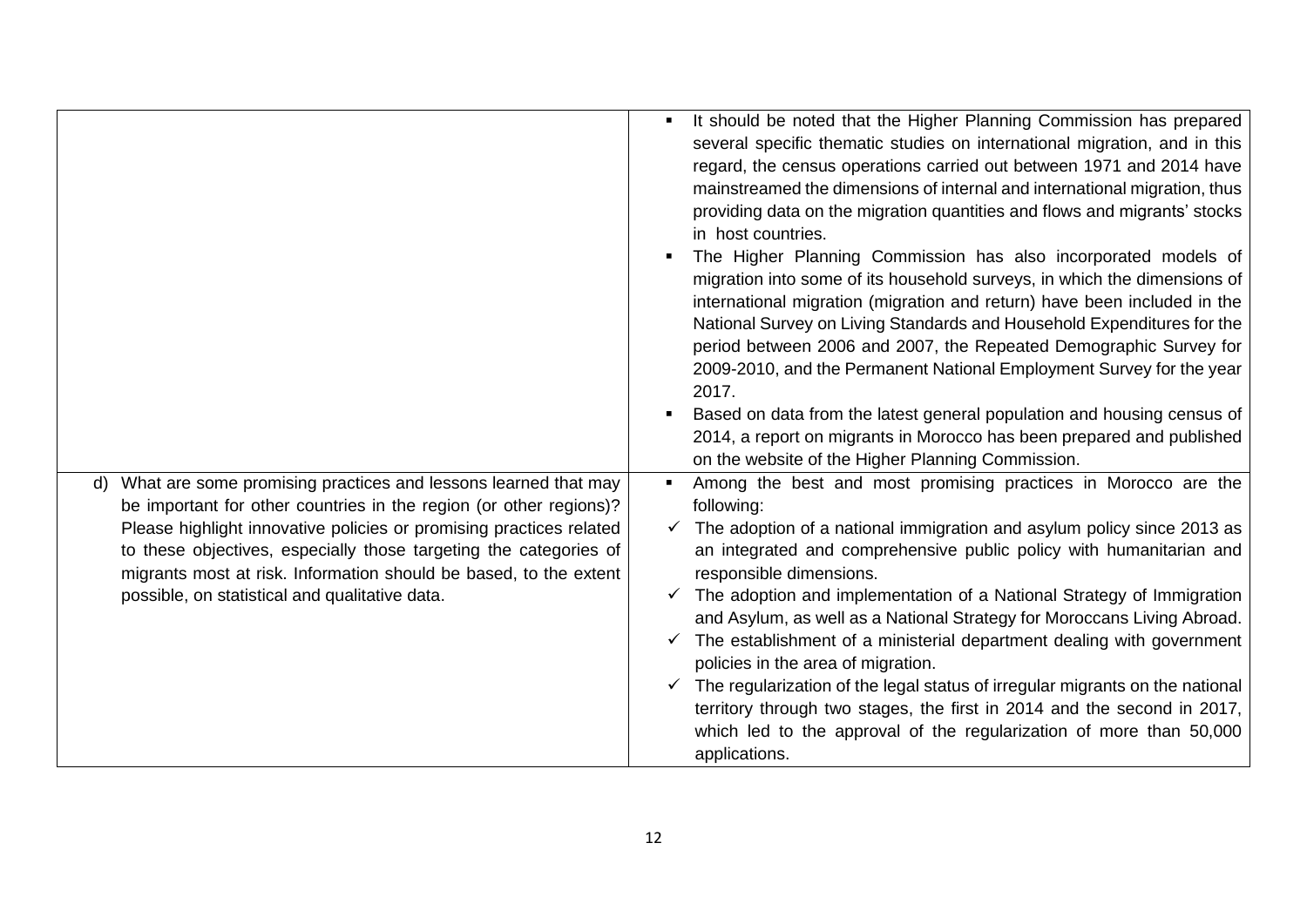|  | $\checkmark$ The development of a special program for the voluntary return and       |
|--|--------------------------------------------------------------------------------------|
|  | reintegration of beneficiaries in their countries of origin, in partnership with     |
|  | the International Organization for Migration.                                        |
|  | The adoption of a system of partnership with civil society organizations             |
|  | as executive partners in the governance of the implementation of                     |
|  | programs for the integration of migrants and refugees in Morocco as well             |
|  | as the support of Moroccans living abroad.                                           |
|  | The adoption of partnership and cooperation frameworks with various                  |
|  | government departments and public institutions involved.                             |
|  | The adoption of an institutional partnership with the private sector and             |
|  | other economic and social players.                                                   |
|  | The establishment of institutional cooperation with various international            |
|  | organizations and UN entities operating in the area of migration, human              |
|  | trafficking and the protection of children and women.                                |
|  | The creation of a national committee responsible for coordinating                    |
|  | measures to combat and prevent human trafficking.                                    |
|  | $\checkmark$ The upgrading of the legal and institutional framework on migration and |
|  | human trafficking.                                                                   |
|  | The completion of the ratification procedures of additional conventions              |
|  | relating to the protection of migrant workers' rights.                               |
|  | Morocco co-chaired the Global Forum on Migration and Development for                 |
|  | the 2017 - 2018 with Germany.                                                        |
|  | Morocco hosted the intergovernmental conference for the adoption of the              |
|  | Global Compact for Safe, Orderly, and Regular Migration in 2018.                     |
|  | The Higher Planning Commission for also conducted an in-depth survey                 |
|  | on international migration between 2018 and 2019. The methodological                 |
|  | tools of this survey were developed within the framework of the                      |
|  | MEDSTAT statistical cooperation program implemented in the Southern                  |
|  | Mediterranean countries. They have been adapted to the Moroccan                      |
|  | context through a process of consultation and exchange with various                  |
|  | government partners, relevant international institutions and civil society.          |
|  |                                                                                      |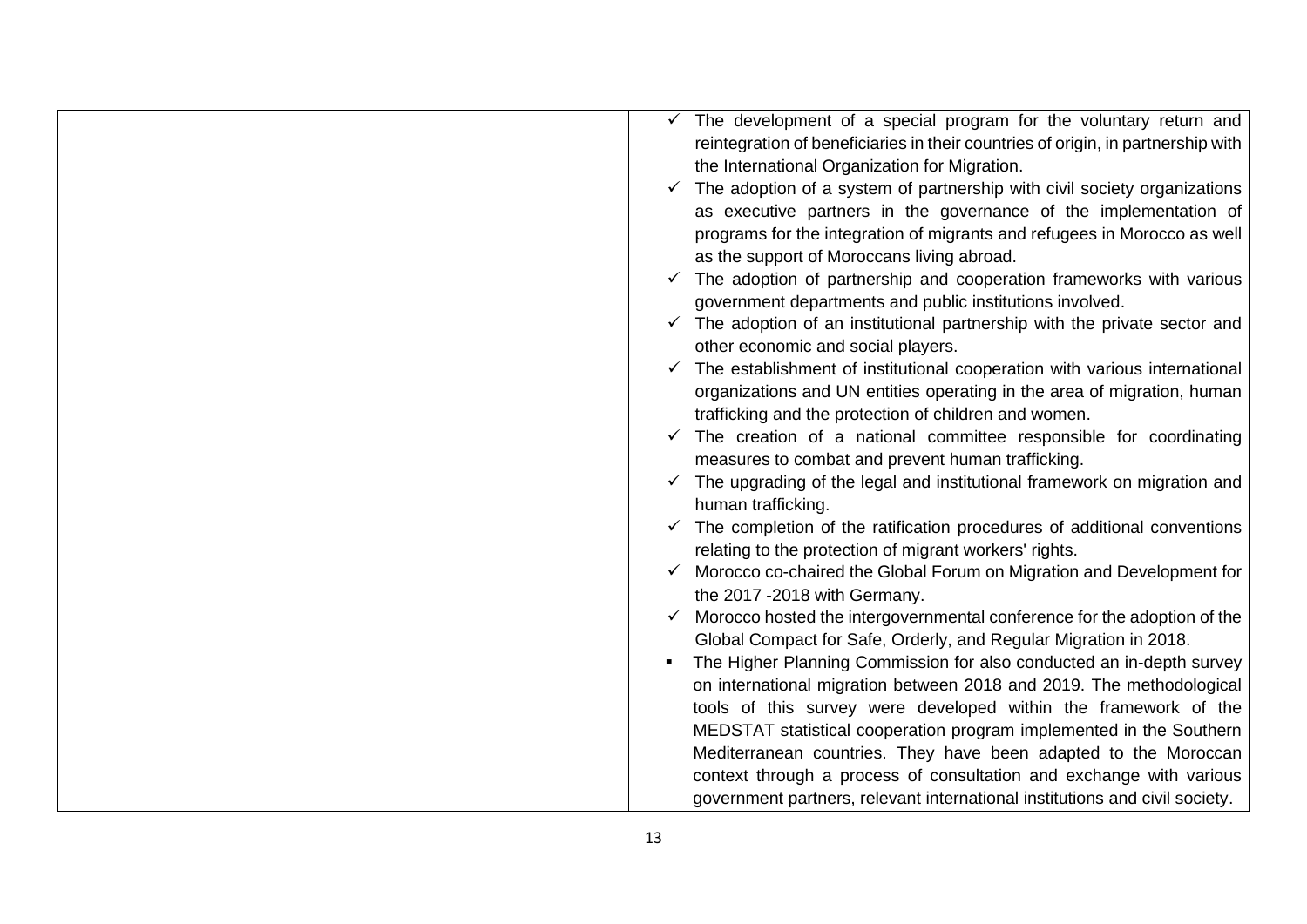|                                                 |                                                                                                                     | $\blacksquare$ | It should be noted that the first stage of this survey focused on Moroccans<br>living abroad, returnees and the intentions of non-immigrant Moroccans.<br>This phase of the survey, which was completed between August 2018<br>and January 2019, covered a representative sample of 15,000<br>households, including 8,200 current migrants, 4,100 return migrants and<br>2,700 non-migrants.<br>The results of the first phase of this survey were published in July 2020,<br>while the second phase will be completed by the end of this year. This<br>second phase is dedicated to refugees, asylum seekers, illegal migrants<br>and migrants whose status has been regularized. |
|-------------------------------------------------|---------------------------------------------------------------------------------------------------------------------|----------------|------------------------------------------------------------------------------------------------------------------------------------------------------------------------------------------------------------------------------------------------------------------------------------------------------------------------------------------------------------------------------------------------------------------------------------------------------------------------------------------------------------------------------------------------------------------------------------------------------------------------------------------------------------------------------------|
| IV.- Issues related to implementation resources |                                                                                                                     |                |                                                                                                                                                                                                                                                                                                                                                                                                                                                                                                                                                                                                                                                                                    |
| <b>Questions</b>                                |                                                                                                                     | <b>Answers</b> |                                                                                                                                                                                                                                                                                                                                                                                                                                                                                                                                                                                                                                                                                    |
|                                                 | a) How do you mobilize the implementation resources to ensure that<br>the objectives of the Global Compact are met? | $\blacksquare$ | Two main resources have been selected for implementation: the general<br>state budget, through the sub-budgets of the government departments<br>involved in the integration of migrants and the support of Moroccans living<br>abroad, in addition to the technical and financial support provided by<br>international partners. In both cases, part of the resources is allocated to<br>the establishment of partnerships with civil society, capacity building of<br>stakeholders in order to implement projects and programs involving<br>migrants living in Morocco and Moroccans living abroad.                                                                               |
|                                                 | b) What challenges do you face in mobilizing the resources for<br>implementation?                                   |                | All programs are implemented within the framework of the general state<br>budget that goes to the relevant government departments without any<br>specific budget line items indicating expenditures on migration issues and<br>Moroccans living abroad.<br>During the Covid-19 pandemic, civil society organizations were able to<br>help mitigate the effects of the pandemic on migrants and refugees by<br>mobilizing financial and in-kind resources from private donors, reflecting<br>the spirit of community solidarity during crises.                                                                                                                                      |
| C)                                              | What additional resources do you need? Do you have a plan to<br>mobilize them?                                      | $\blacksquare$ | Additional resources are required to:                                                                                                                                                                                                                                                                                                                                                                                                                                                                                                                                                                                                                                              |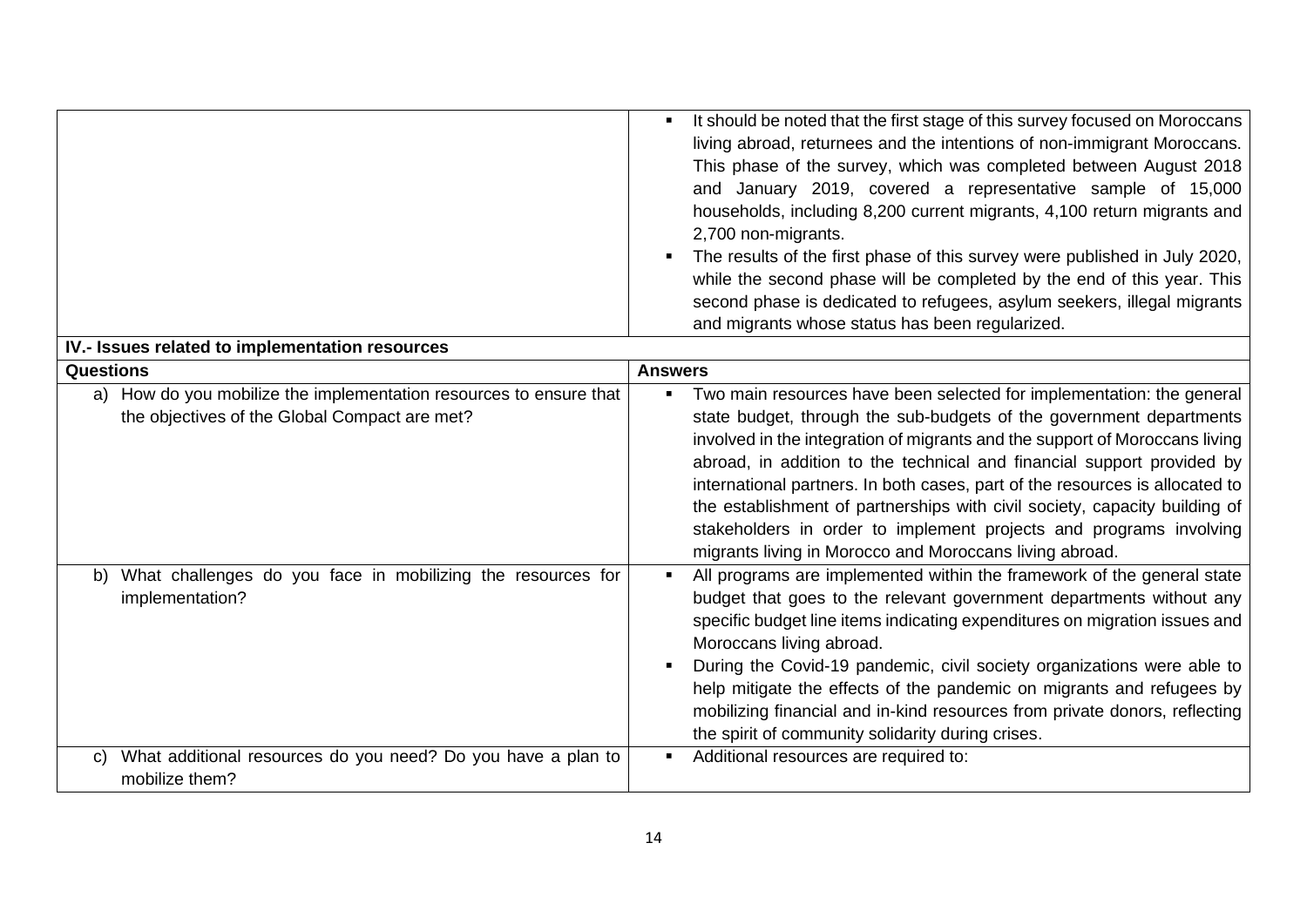| Build the capacity of territorial stakeholders in the area of migration and<br>fund local pilot projects for the implementation of the objectives of the<br>Global Compact for Migration, as well as to organize networks, collect and<br>share experiences.<br>Prepare studies on migration in the main cities and regions hosting<br>migrants in Morocco and on Moroccans living abroad.<br>Further mobilize civil society and migrant associations to build their<br>capacity in managing projects and approaches for the local integration of<br>migrants.<br>Mainstream migration issues into the information systems of government<br>departments and other partner agencies.<br>Invest in research and the production of studies.<br>Create systems to orient migrants and direct them to the services they<br>need.<br>Implement practical measures to manage irregular migration flows and<br>support candidates for voluntary return and reintegration in their countries<br>of origin.<br>Have access to exceptional resources for crisis management and health |
|----------------------------------------------------------------------------------------------------------------------------------------------------------------------------------------------------------------------------------------------------------------------------------------------------------------------------------------------------------------------------------------------------------------------------------------------------------------------------------------------------------------------------------------------------------------------------------------------------------------------------------------------------------------------------------------------------------------------------------------------------------------------------------------------------------------------------------------------------------------------------------------------------------------------------------------------------------------------------------------------------------------------------------------------------------------------------|
| emergencies.                                                                                                                                                                                                                                                                                                                                                                                                                                                                                                                                                                                                                                                                                                                                                                                                                                                                                                                                                                                                                                                               |
| Consider creating solidarity funds at the continental and international<br>levels to manage crises and emergencies and mitigate their impact on<br>migrants and refugees.                                                                                                                                                                                                                                                                                                                                                                                                                                                                                                                                                                                                                                                                                                                                                                                                                                                                                                  |

## **V.- Questions about the next steps**

| <b>Questions</b>                                                                                                                                                                         | <b>Answers</b>                                                                                                                                                                      |  |
|------------------------------------------------------------------------------------------------------------------------------------------------------------------------------------------|-------------------------------------------------------------------------------------------------------------------------------------------------------------------------------------|--|
| Based on the results of this review, what areas do you consider to  <br>a)<br>be priorities? What steps do you intend to take to strengthen the<br>implementation of the Global Compact? | Priority areas:<br>п<br>Migrants' rights and social inclusion.<br>Mobility and employment.<br>Combating migrant smuggling and human trafficking.<br>v<br>Migration and development. |  |
|                                                                                                                                                                                          | Cooperation and governance.<br>Measures to enhance the implementation of the Global Compact.                                                                                        |  |